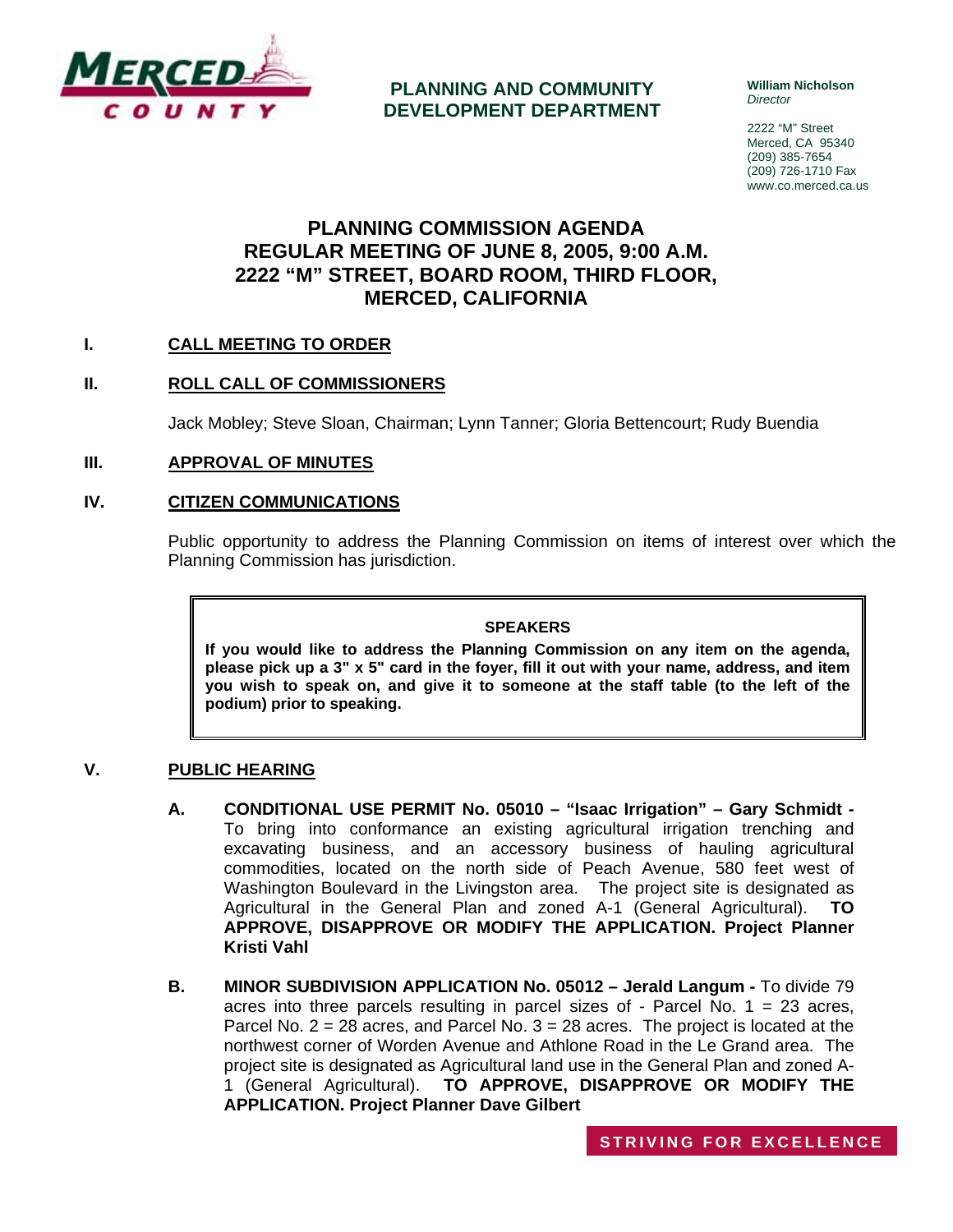- **C. MINOR SUBDIVISION APPLICATION No. 05023 Carole Narita** To divide a 40 acre parcel into two 20 acre parcels. The project site is located on the north side of Harding Road, 1,325 feet east of Cortez Avenue. The project site is designated Agricultural land use in the General Plan and zoned A-1 (General Agricultural). **TO APPROVE, DISAPPROVE OR MODIFY THE APPLICATION. Project Planner Dave Gilbert**
- **D. MINOR SUBDIVISION APPLICATION No. 05016 William and Carolyn Ahlem**  to divide a 40 acre parcel into two 20 acre parcels. The project is located on the northwest corner of Mitchell Road and Williams Avenue in the Hilmar area on land designated Agricultural in the General Plan and zoned A-1 (General Agricultural). **TO APPROVE, DISAPPROVE OR MODIFY THE APPLICATION. Project Planner Jeff Wilson**
- **E. MINOR SUBDIVISION APPLICATION No. 05020 Karen Crane** To divide a 51 acre parcel into two parcels; Parcel  $1 = 20$  acres and Parcel  $2 = 31$  acres located west of Whitworth Road, north of Bunker Road in the Gustine area on land designated as Agricultural in the General Plan and zoned A-1 (General Agricultural). **TO APPROVE, DISAPPROVE OR MODIFY THE APPLICATION. Project Planner Robert King**
- **F. CONDITIONAL USE PERMIT No. 05004 Cricket Communications** To install an unmanned wireless telecommunication facility, consisting of a 120 foot tall monopole, 9 antennas and associated equipment in the northeast portion of a 44 acre parcel. The project site is located on the west side of State Highway 99, approximately 700 feet south of its intersection with Le Grand Road, designated Agricultural in the General Plan and zoned A-1 (General Agricultural). **TO APPROVE, DISAPPROVE OR MODIFY THE APPLICATION. Project Planner James Holland**
- **VI. CORRESPONDENCE**
- **VII. GENERAL BUSINESS**
- **VIII. DIRECTOR'S REPORT**
- **IX. ADJOURNMENT**

# **APPEALS**

Any person may appeal any action of the Planning Director or Planning Commission within five (5) calendar days after the day the action is made. [Within ten (10) calendar days of action on subdivisions]. The deadline for appeals of Planning Commission actions, excluding subdivisions, is 5:00 p.m. on the Monday following the Planning Commission meeting. Please note that appeals may not be submitted on days that the County is officially closed.

Appeals of Planning Director's actions may be filed with the Planning Department and appeals of Planning Commission actions may be filed with the Clerk of the Board of Supervisors. Appeals must state appellant's name, action appealed and reasons for appeal. A filing fee set by Resolution of the Board of Supervisors must be submitted with the written appeal.